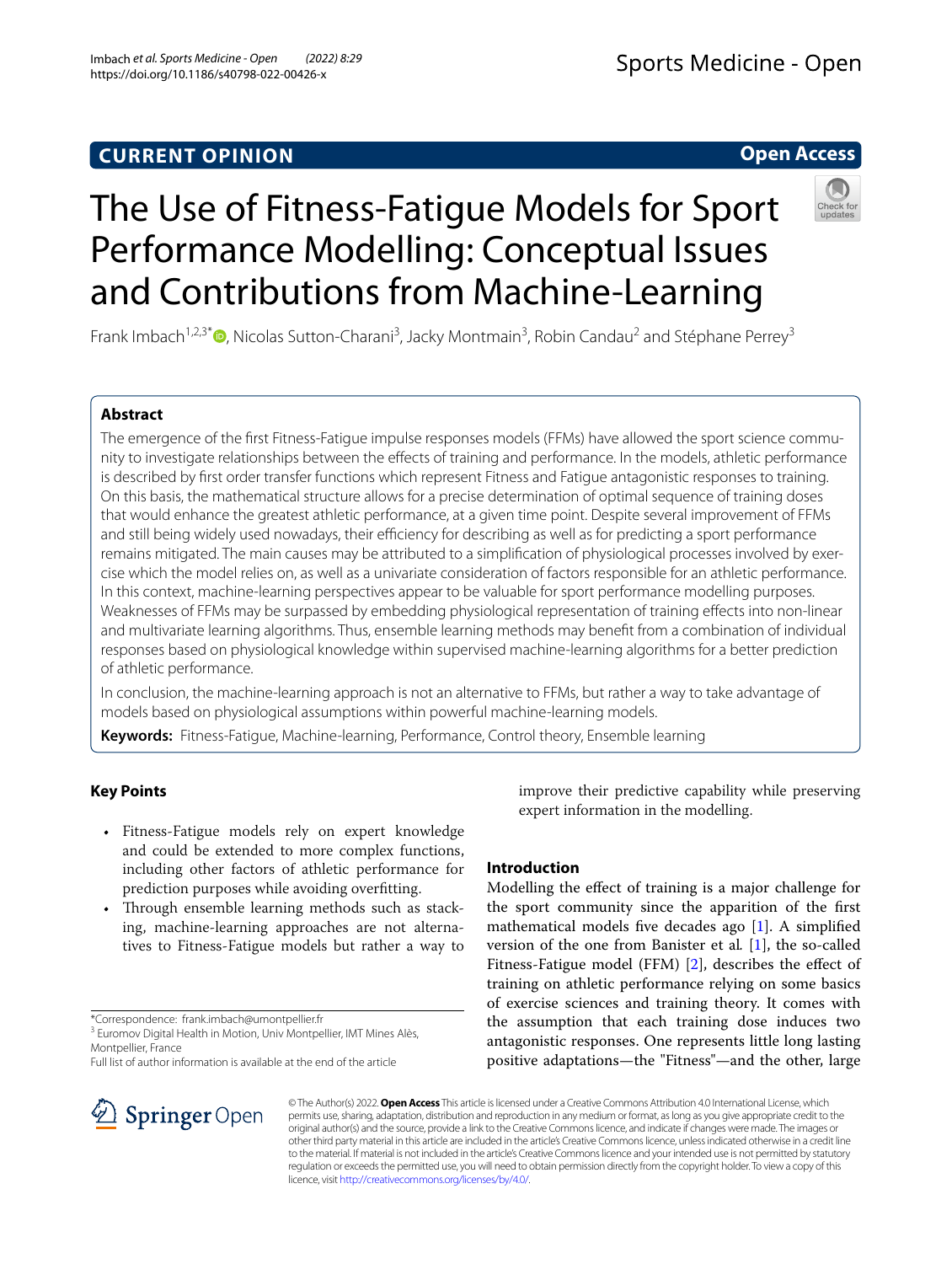short lasting negative adaptations—the "Fatigue"—that both decay exponentially over time, respectively to their magnitude and rate. Basically, the performance modelled is given by the diference between the ftness and fatigue features. As work proceeded, improvements of the original mathematical structure were developed. Based on more relevant physiological and practical assumptions, models were seeking a better interpretability of parameters and for more accurate predictions. Hence, the underlying impulse responses framework relates to a collection of FFMs  $[1-9]$  $[1-9]$ .

Beyond a simple descriptive aim, the main idea behind FFMs was to simulate various training protocols that differ in terms of amount of training (i.e. the "dose") and occurrence in a training process. Through simulations of overload and taper cycles, an optimal training protocol (i.e. appropriate daily workloads and rest time between sessions) that leads to the greatest modelled performance would arise and allow for physiological, practical interpretations and applications.

Using the formalism of transfer functions as a model of relationships between training doses and ftness and fatigue states provides several advantages. First, while Banister et al*.*[[1\]](#page-4-0) consider the human performance as the result of the diference between two simple frst order transfer functions, the model could be extended to more complex transfer functions. It would allow to model much more sophisticated dynamic relationships between exercise and state variables, according to the complexity and interactions between physiological processes involved in humans [[10\]](#page-5-1). One drawback to this extension would be the loss of direct physiological interpretation, but the model identifcation phase would not be further complicated. During models training, particular attention regarding overftting would be paid to ensure generalisation ability on unknown data.

Secondly, transfer functions are the basic tools of control theory [[11\]](#page-5-2). Control theory is a branch of mathematical optimisation that deals with fnding a control for a dynamic system over a period of time, such that an objective function is optimised. In classical linear quadratic optimal control problems, the resulting control law (i.e. the training doses here) can be analytically provided from the algebraic representation of the dynamic system and the expected output over a fnite temporal horizon. Hence, the optimal control law is a time-varying linear function of the state variables (i.e. ftness and fatigue in our case). Control theory framework thus allows for analytically computing the optimal training doses in a training program, in order to reach a given performance setpoint. Although the frst FFMs appeared more than forty years ago, their use to design the optimal training programming is systematically envisaged through simulations, whereas their main advantage relies on their algebraic representation for control purposes.

Finally, the unexploited algebraic structure of FFMs would also provide state observers. By defnition, a state observer is a system that provides an estimate of the internal state of a given real system, from measurements of the input and output of the real system [[12](#page-5-3)]. In our feld of application, it could be used to precisely estimate the state variables of athletes that are considered in the model (i.e. ftness and fatigue for FFMs) or to adjust the model through performances' observations.

Whilst FFMs are still considered in exercise and sport sciences, they are usually compared to statistical [[13](#page-5-4), [14\]](#page-5-5) and machine learning forecasting methods [[15\]](#page-5-6) for the same purpose. Motivated by their capacity to infer parameters and to predict performances accurately, these possibly alternative methods have the merit of using all available data that stem from any sources (e.g. training-related, environmental, psychological, nutritional). However, when it comes to model a particular athletic performance, there is no consensus on the family of models to apply.

Athletic performance is multi-factorial [\[13](#page-5-4), [16,](#page-5-7) [17](#page-5-8)]. Understanding the relationships between training and performance and therefore, to simulate and predict changes in performance is a related complex problem. Hence, the question that arises is what relevance can FFMs ensure in a context of athletic performance modelling? Some potential answers will be discussed in the following sections, by (i) briefy introducing the classical Fitness-Fatigue model and its conceptual issues and (ii) highlighting the contribution of machine-learning methods to the problem.

#### **Fitness‑Fatigue Model and Conceptual Issues**

<span id="page-1-0"></span>First of all, let us introduce the mathematical structure of FFM. In the original form, ftness and fatigue components are described by frst order diferential equations. That is, they are convolution based features in which each training input—expressed as a discrete function  $\omega(i)$ —is convolved with an exponential transfer function. Hence, the equation of the model is given by the basic level of performance  $p^*$ —a model intercept—and the difference between the two features, with

$$
\hat{p}(n) = p^* + k_1 \sum_{i=1}^{n-1} \omega(i) e^{-\frac{1}{\tau_1}(n-i)} - k_2 \sum_{i=1}^{n-1} \omega(i) e^{-\frac{1}{\tau_2}(n-i)}, \quad n \in \mathbb{N}.
$$
\n(1)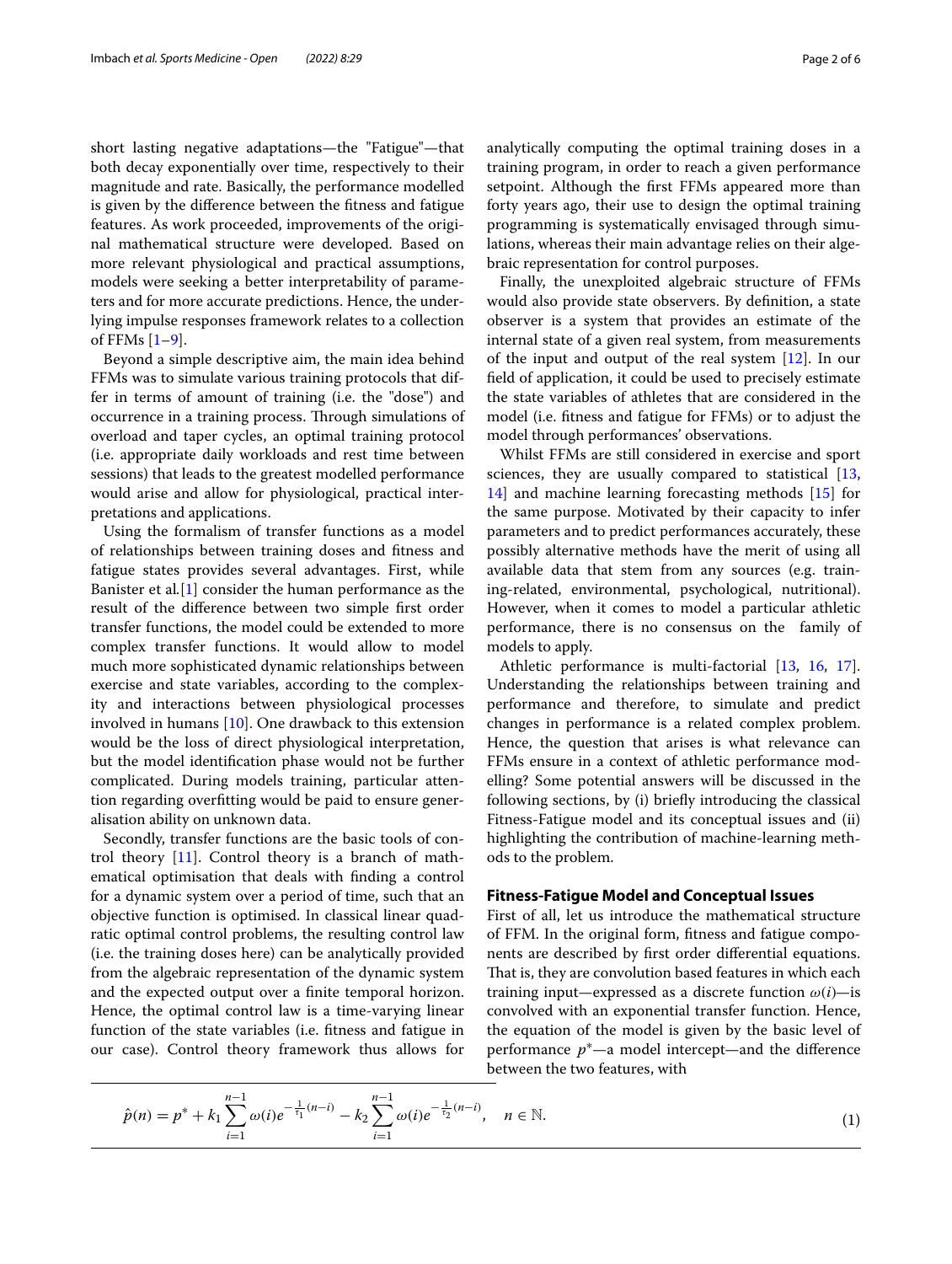Here,  $\hat{p}(n)$  is a modelled performance,  $k_1$  and  $k_2$  denote two gain terms and  $\tau_1$ ,  $\tau_2$  denote two time constants for ftness and fatigue impulse responses, respectively. In this form, the model is commonly described as a linear timeinvariant system. However, some alternatives motivated by relevant physiological assumptions make the features' parameters varying over time, being dependent on the accumulation of training input  $[4, 5, 7]$  $[4, 5, 7]$  $[4, 5, 7]$  $[4, 5, 7]$  $[4, 5, 7]$  $[4, 5, 7]$ . This results in time-variant systems that should better represent the true responses to training.

Yet, the use of FFMs for the purpose of modelling complex phenomena such as athletic performance might be in some ways unsuitable. In the following, we simply decompose the FFMs' framework into three levels and briefy highlight conceptual issues responsible for errors in prediction.

#### **The Input: Quantifcation of Training**

The first step of any training effect modelling using FFMs requires to quantify the training itself. Mainly used for modelling the training efects on performance in individual and endurance sports, a few methods for quantifying the training dose exist. Hence, the aforementioned discrete function  $\omega(i)$  can take various expressions. One physiology based on the product of training duration and its exponentially weighted physiological response (e.g. heart rate changes) is termed Training Impulse (TRIMP) [[3\]](#page-4-5). Some other methods commonly rely either on products of volume and intensity parameters, being physiology-based (e.g. using heart-rate variations)  $[18]$  or not [[19\]](#page-5-10). When exercise intensity cannot be objectively measured, the session TL is usually estimated using an ex post rating of perceived exertion multiplied by the session's duration [\[20](#page-5-11), [21](#page-5-12)]. Exercise intensity can also be measured in arbitrary units, especially in cases of technical sport disciplines [[22\]](#page-5-13). On this basis, the training sessions are the only cause of adaptations. That means training responses are independent of any other external factors to training, yet known to impact athletic performance but not accounted for in the model (e.g. environmental factors, nutritional and psychological status). Hence, two identical training sessions that occur at diferent training stages would induce similar adaptations and responses. Besides, various training sessions (e.g. a low intensity and prolonged exercise, and high intensity and short exercise) may result in similar TL estimates and so Fitness and Fatigue states, despite specifc responses and adaptations to exercise exist  $[23, 24]$  $[23, 24]$  $[23, 24]$  $[23, 24]$ . For example, two resistance training sessions (a low intensity, high volume and a high intensity, low volume) may lead to similar TL indexes according to the product of exercise volume and intensity [[19\]](#page-5-10). Finally, athletes usually practice endurance and resistance training, and other disciplines to enhance performance.

Since FFMs are sensitive to the nature of the model input [\[25\]](#page-5-16), a consistent training quantifcation method that is not biased by the type of training is required across training sessions.

Taking this stand, a univariate confguration of FFMs reduces the space of dimensions around adaptations to training into one single dimension, solely characterised by the training quantification. This is at the expense of all relevant information that can be captured and that may explain a part of athletic performance, even if the training quantifcation is objectively well estimated.

It also questions training quantifcation based on arbitrary methods, which might bring "noise" into the modelling in cases where there is an inexact appreciation of the exercise demand by the coach.

#### **The Function: A Physiological Approximation**

Attempting to model athletic performance upon a mathematical representation of physiological principles is obviously commendable. However, it implies being confdent in the model itself, leaving no room for vague theoretical approximations. Among the aforementioned variants of the original FFM, improving model complexity (e.g. by adding components in the model) does not guarantee the best model performances [\[26](#page-5-17)], even though such models are supposed to represent the physiological responses better. Therefore, the pertinence of adding antagonistic components to the most basic structure (i.e. only based on the ftness component) and more generally, the theoretical hypothesis behind FFMs might be questioned. However, some authors have proposed refnements and extensions of the two-components FFM formulation (see Eq. [1\)](#page-1-0) in light of physiological responses to exercise. On one side, non-linear modifcations of the mathematical structure allow model saturation efects [\[7](#page-4-4), [27\]](#page-5-18), describing over-training phenomena. Otherwise, state kinetics were adjusted in order to better represent physiological mechanisms (e.g. tissue remodelling, myosin ATPase activity)  $[28, 29]$  $[28, 29]$  $[28, 29]$  through delayed  $[8]$  $[8]$ , growth and decay kinetics in response to exercise [\[9](#page-5-0)]. However, these modifcations remain to be more broadly tested in ecological conditions with real data.

#### **The Output: The Performance**

Finally, FFMs attempted to model either an athletic performance during a competitive season, a physical ability that relates to an athletic performance (e.g. mean power or velocity sustained over shorter distances than ones performed during competitions) [[5](#page-4-3), [30\]](#page-5-22) or a physiological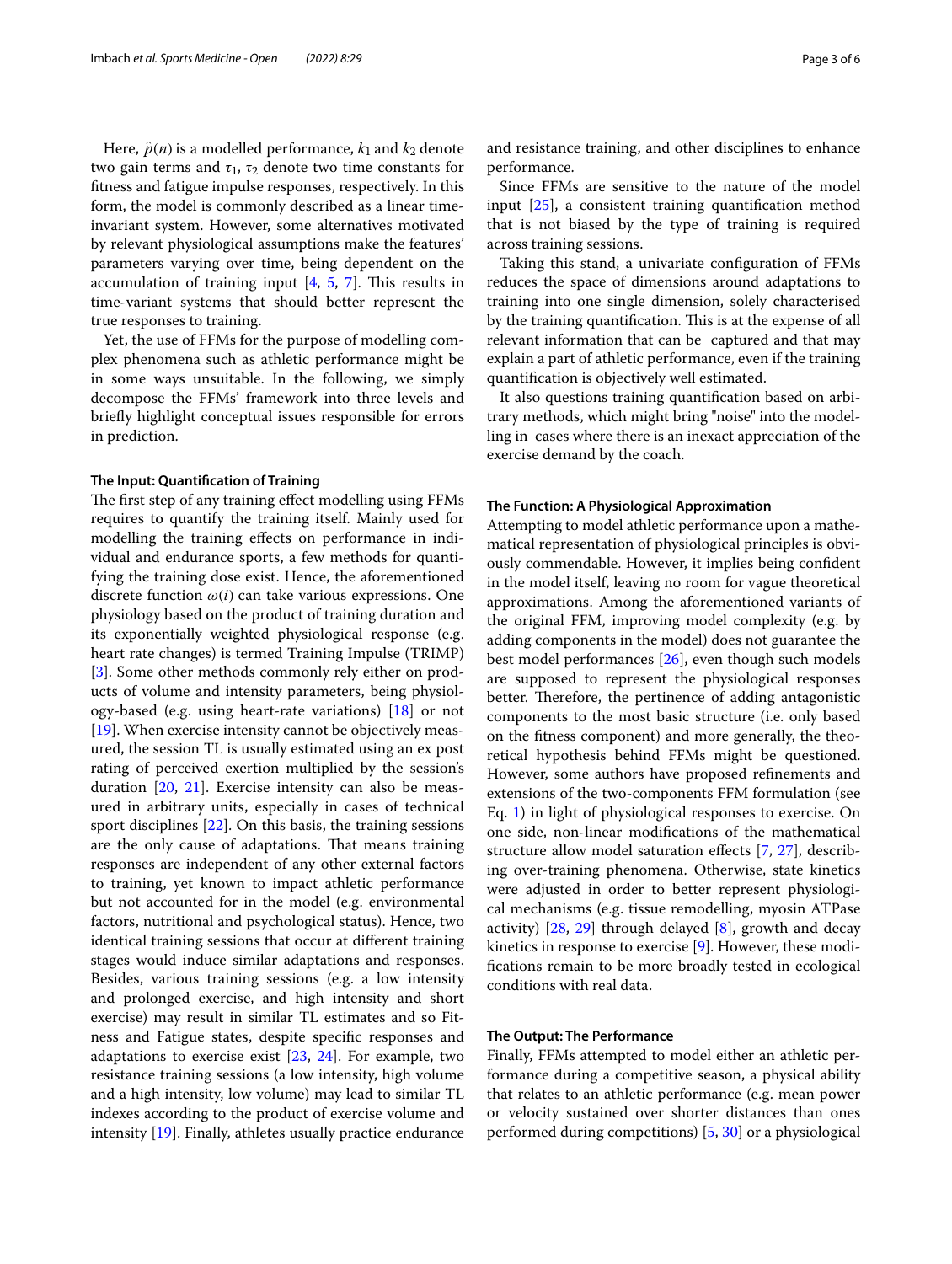state [[31](#page-5-23), [32\]](#page-5-24). In general, choosing the appropriate model output has a strong implication in the modelling process. Modelling changes in physical ability instead of a full discipline-specifc performance may allow for repeating less invasive and better controlled testing all along a training process. However, whatever form the output takes (i.e. an athletic performance or a physiological state), its multifaceted nature involves factors that are not considered in the univariate model. Therefore, the training history merely characterised by training loads may only explain a part of changes in the output, somehow resulting in a lack of model performances.

To summarise, FFMs' ability to predict changes in athletic performance is greatly impacted by univariate modelling issues and a simplifcation of human physiological adaptations to exercise and training. Moreover, considering only the training loads responsible for changes in athletic performance implies neglect of all related confounding variables that infuence both independent and dependent variables, causing spurious associations between input and output of the model.

## **A Machine‑Learning Perspective of the Problem**

Machine-learning models (ML) come with a diferent approach to the problem. Attempting to predict target variables from sets of co-variables, they foster a multivariate modelling that comprises not only training load variables but all measured variables that may explain changes in athletic performance. Such models are thus considered as valuable solutions for predicting sport performances.

To date, there is a growing attraction of using ML models for modelling adaptations to training [\[33](#page-5-25)] as well as for predicting athletic performances [[15,](#page-5-6) [34,](#page-5-26) [35\]](#page-5-27). That interest may be justifed by a high predictive power of non-linear ML models in many applications, particularly when they are compared to FFMs or other univariate models in sports [[15,](#page-5-6) [35](#page-5-27)]. Yet, if we compare performances of ML models to FFMs, this is not surprising because the latter represent a restrictive class of models based on strong assumptions (e.g. impulse nature of the response to exercise, the athletic performance resulting from the diference between two states, i.e. ftness and fatigue), which are essentially linear. Such a comparison is also largely biased by the higher degree of freedom of ML models. Therefore, we believe that ML models should not be considered as an alternative to FFMs, but a way to improve and broaden FFM applications instead.

Expert knowledge and strong physiological assumptions that led to the mathematical framework of FFMs represent valuable information that could be used inside ML models. In addition, raw data may also be considered in order to keep the maximum amount of information and thus, advance the athletic performance modelling through an inclusive perspective. Nevertheless, to our knowledge no studies combining FFMs and ML models have been carried out. To be concrete about FFMs, let us

suggest some possible alternatives. First, FFMs are mostly univariate except for a very recent study from Piatrikova et al*.*[\[36\]](#page-5-28) that included well-being indicators as additional model inputs even though it might question the soundness of linearly combining impulse responses to any well-being indicators. Hence, extension of FFMs could be envisaged through state perturbations, or perturbations directly related to the model's ouput. Alternatively, multivariate extensions of FFMs could be made based on linear models' generalisation, widely used in statistics and ML.

Since several extensions  $[3-9]$  $[3-9]$  of the former FFM  $[1]$  $[1]$ have been developed for predictive applications, there is no consensus about the optimal mathematical structure to be retained. Each of the FFMs variants have their own advantages and drawbacks but they remain close in terms of predictive performances while being heterogeneous in terms of complexity. In addition, predictions made from these models sufer from high bias and low variance, in particular when the target is greatly sensitive to other variables than training load dynamics. For these reasons, combining several FFMs could allow predictive performances to increase. From this perspective, the optimal combination model of predictions computed from diferent FFMs and ML algorithms could be *learnt* from data as in stacking methods [[37](#page-5-29)] where a regressor is trained to combine several decision tree predictions in an optimal way. Let us consider a set of FFMs predicting athletic performances through ftness and fatigue states, along with ML models that include any other variables of interest, of any kind. Predictions of all base-models (FFMs and ML models) can be aggregated through a "meta-regressor" such as a regularised linear regression. Base-models are composed of various FFMs and ML models which are concurrently trained (within validation procedures such as cross-validation)  $[38]$ . The overall process is presented in Fig. [1](#page-4-6).

To summarise, the meta-model could thus be used to fnd the best combination of FFMs and ML models for better prediction purposes [[39\]](#page-5-31). In addition, opting for inherently interpretable "white box" models (i.e. models which provide understandable mappings between inputs and outputs through closed formulas or graphs, such as linear regressions or decision trees) as metamodels [\[40](#page-5-32), [41](#page-5-33)] could improve experts' understanding of the FFMs' shortcomings and how ML models can compensate for them. In addition, stacked ensembles do not require a larger sample size than if the models were used separately.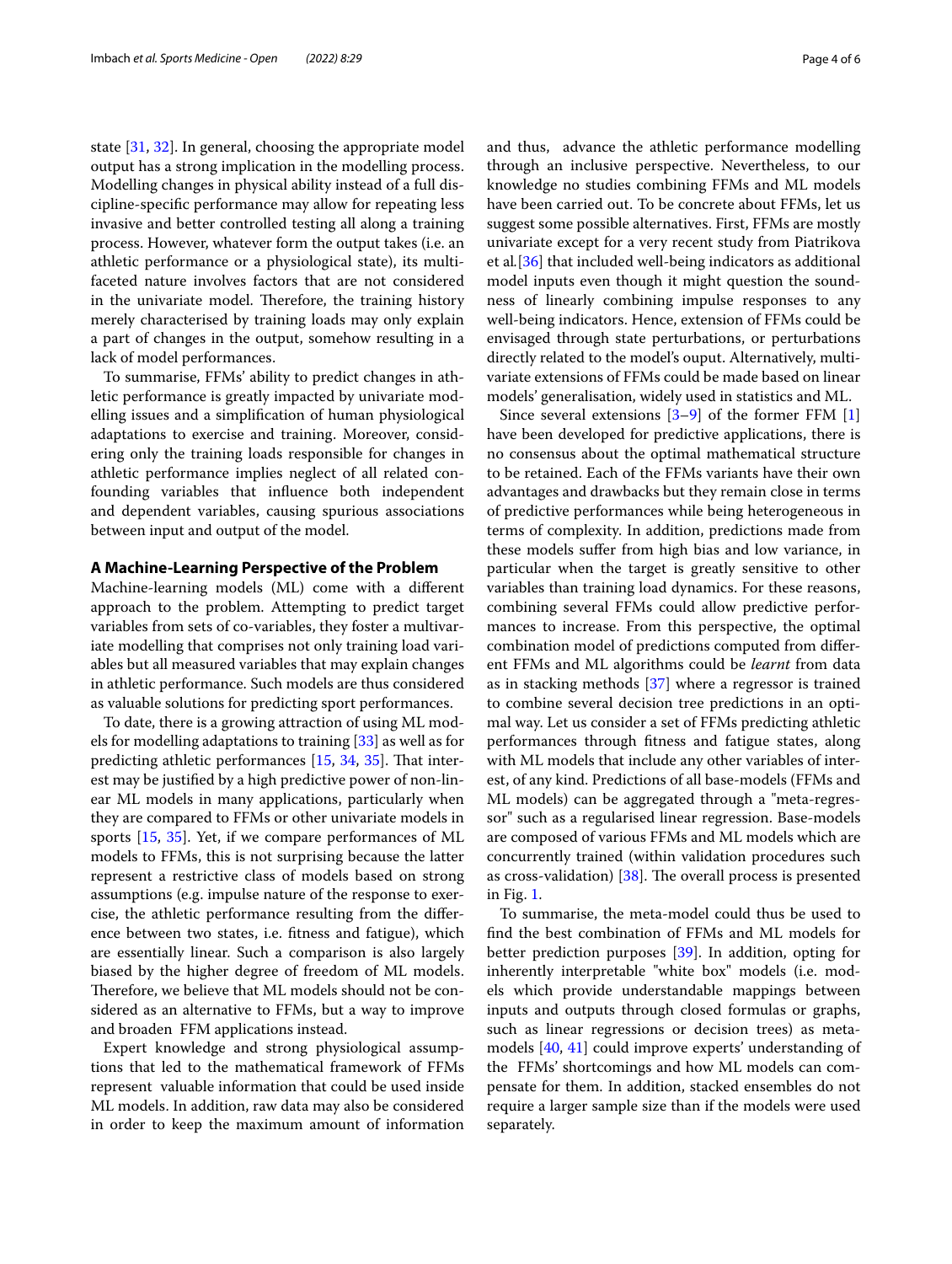

### <span id="page-4-6"></span>**Conclusion**

More than forty years after their initial presentation, FFMs are still used for athletic performance modelling despite mitigated models' efficiency. Their univariate confguration and a simplifcation of human physiological adaptations to training may be the leading causes. Yet, it would be worthwhile to extend them to a more sophisticated mathematical framework, still based on bio-physiological knowledge. Sports scientists and coaches would also beneft from their algebraic representation to identify optimal training programming without requiring any simulations. Finally, we truly believe that the ML approach is not an alternative to FFMs, but rather a way to take advantage of models based on control theory. In this sense, ensemble learning should be studied in the specifc context of athletic performance modelling, using the actual scientifc knowledge within hypothesis-free ML models.

#### **Abbreviations**

FFMs: Fitness-Fatigue Models; ML: Machine-learning.

#### **Acknowledgements**

Not applicable.

#### **Authors' information**

Not applicable.

#### **Authors' contributions**

FI and NS wrote the original draft. All authors contributed to the design. All authors read and approved the fnal manuscript.

#### **Funding**

This research was funded by the Association Nationale de la Recherche et de la Technologie (ANRT) Grant No. 2018/0653.

#### **Availability of data and materials**

Not applicable.

#### **Declarations**

**Ethical Approval and Consent to participate** Not applicable.

## **Consent for publication**

All authors consent to the publication of the manuscript.

#### **Competing interests**

Frank Imbach was previously employed by the company Seenovate, Montpellier, France. Nicolas Sutton-Charani, Jacky Montmain, Robin Candau and Stéphane Perrey declare that they have no potential conficts of interest relevant to the content of this article.

#### **Author details**

<sup>1</sup> Seenovate, Montpellier, France. <sup>2</sup> DMeM, INRAe, Univ Montpellier, Montpellier, France. <sup>3</sup> Euromov Digital Health in Motion, Univ Montpellier, IMT Mines Alès, Montpellier, France.

Received: 29 July 2021 Accepted: 13 February 2022

#### **References**

- <span id="page-4-0"></span>1. Banister E, Calvert T, Savage M, Bach T. A systems model of training for athletic performance. Aust J Sports Med. 1985;7(3):57–61.
- <span id="page-4-1"></span>2. Calvert TW, Banister EW, Savage MV, Bach T. A systems model of the efects of training on physical performance. IEEE Trans Syst Man Cybern Syst. 1976;2:94–102.
- <span id="page-4-5"></span>3. Morton RH, Fitz-Clarke JR, Banister EW. Modeling human performance in running. J Appl Physiol. 1990;69(3):1171–7.
- <span id="page-4-2"></span>4. Busso T, Denis C, Bonnefoy R, Geyssant A, Lacour J-R. Modeling of adaptations to physical training by using a recursive least squares algorithm. J Appl Physiol. 1997;82:1685–93.
- <span id="page-4-3"></span>5. Busso T. Variable dose–response relationship between exercise training and performance. Med Sci Sports Exerc. 2003;35(7):1188–95.
- 6. Kolossa D, Azhar MB, Rasche C, Endler S, Hanakam F, Ferrauti A, Pfeifer M. Performance estimation using the ftness-fatigue model with kalman flter feedback. Int J Comput Sci Sport. 2017;16(2):117–29.
- <span id="page-4-4"></span>7. Turner JD, Mazzoleni MJ, Little JA, Sequeira D, Mann BP. A nonlinear model for the characterization and optimization of athletic training and performance. Biomed Hum Kinet. 2017;9(1):82–93.